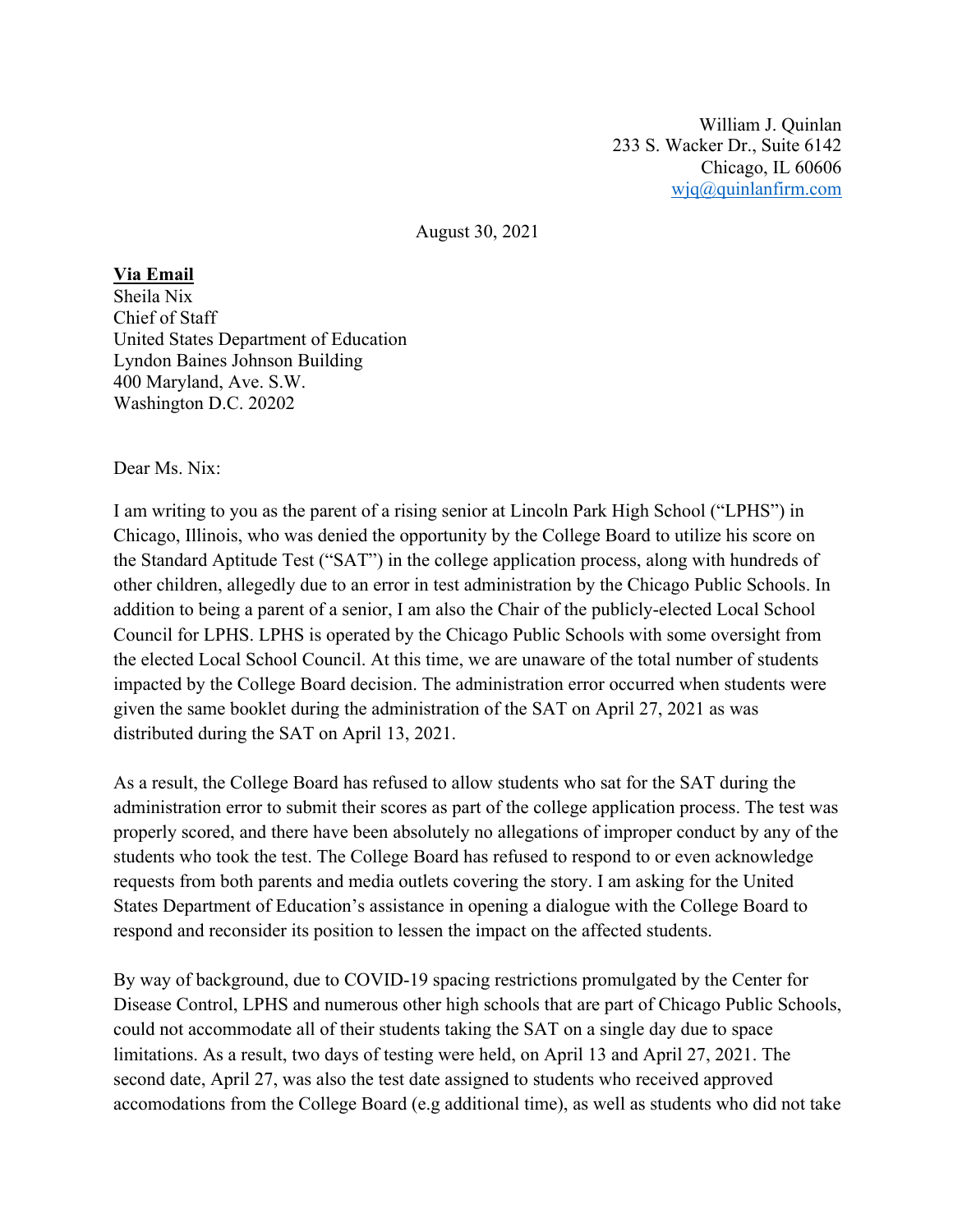the SAT on April 13. According to the Chicago Public Schools, the College Board, the operator of the SAT, will not allow students who took the SAT on the second day of testing to submit their score in the college admissions process because they received the same booklet on the second date of testing as those who sat for the SAT on the first day. Even though the children with approved accomodations received the identical test as the first day of testing without this impacting their ability to use their scores. To date, it is not clear why the same booklet was distributed twice. One thing is clear: the students had no knowledge of or role in the booklet they received. The students prepared for the exam like any other student taking the SAT and received the booklet distributed by the Chicago Public Schools on the morning of the test. The test was scored along with the other exams, and the students were provided their score.

In late July, CPS parents, including some at LPHS, were advised for the first time that the scores of their students would not be accepted by the College Board. In light of the College Board's refusal to accept the scores, these students must now take the SAT again if they would like to submit their scores for consideration with college applications.

In efforts to minimize the impact of this error, the Chicago Public Schools has agreed to pay the cost that students will incur to retake the SAT on August 27 or October 2, which are days offered by the College Board and separate from the October administration of the SAT at Chicago Public Schools. Nonetheless, students were given approximately one month notice before the August exam and less than a week to decide if they were able to retake the exam in August before registration closed. In addition, for those students who will take the exam in October, it will inevitably impact their college application process as scores will not be available until very close to certain application deadlines.

The impact of the College Board's decision not to accept the scores of these students cannot be understated. The requirement that students retake the examination with little notice or with the certainty that it will impede their college application process based on the fact that they will not have scores back until, at best, September or in some cases, late October, will, without a doubt, lead to increased emotional and, likely, financial stress on the students and their families. This requirement totally ignores the reality of test anxiety that so many students suffer from, particularly when sitting for an exam of this magnitude. Students will be forced to retake the exam under even more stressful conditions, knowing that their prior scores have no weight and that the significance of this second sitting for the exam, so close to the finalization of the college application process, is heavy.

Chicago Public Schools has indicated that the scores will satisfy its graduation requirement, so the only students who will need to retake the examination are those who wish to submit scores for consideration to the universities where they apply. This is not sufficient. A student's opportunity to submit the best application should not be impacted by a ministerial error.